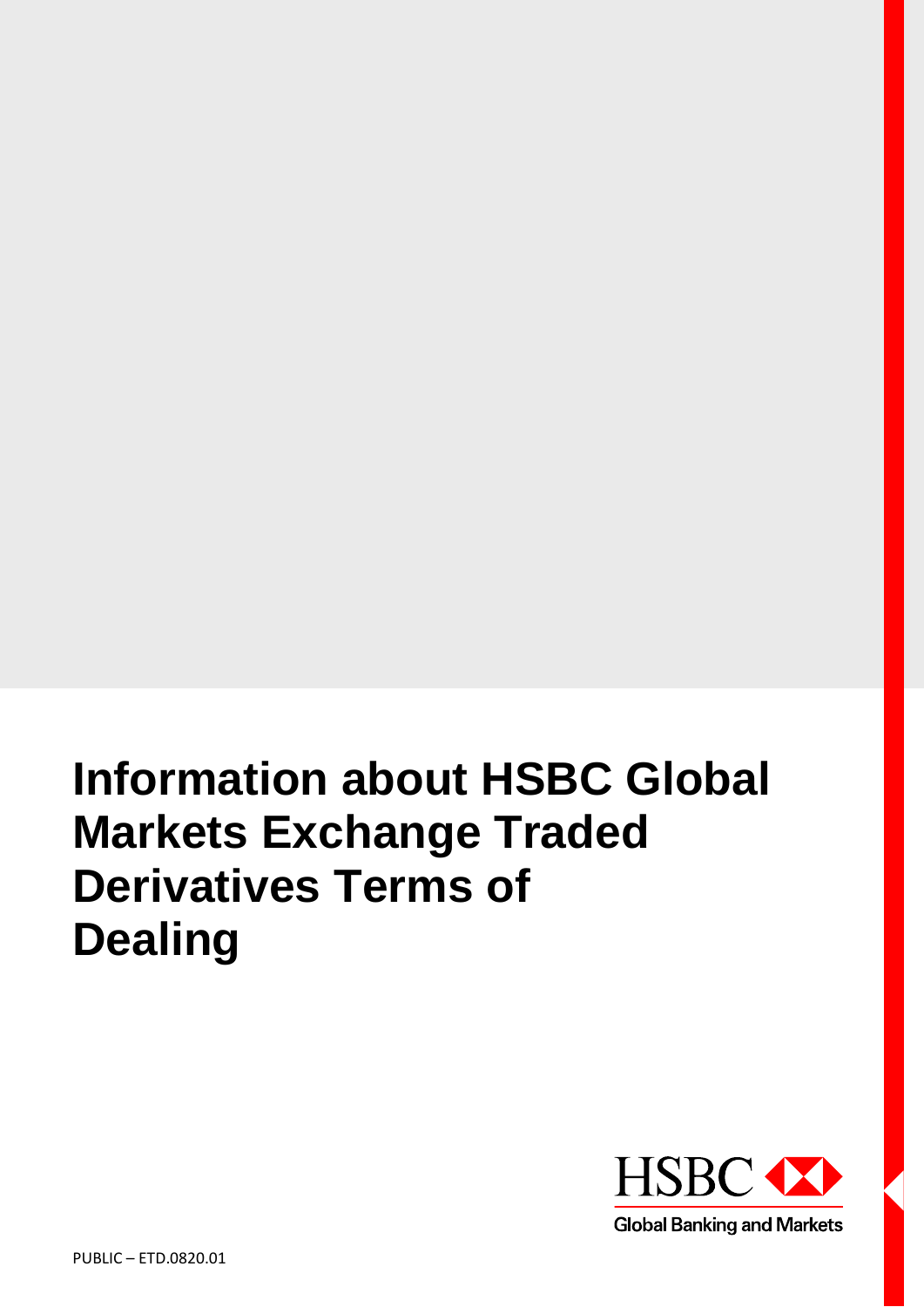#### **Information about HSBC Global Markets ETD Terms of Dealing**

This notice sets out some of the key aspects of the relationship between  $HSEC<sup>1</sup>$  (us) and its clients, including customers and counterparties (you), when executing transactions in exchange traded derivatives ("**ETD**") products. It is intended to supplement other disclosures and by continuing to trade ETD products with us, clients do so on the basis of the information described below. This notice is being provided to HSBC clients globally in different jurisdictions with respect to different products, and sets forth HSBC's general practices, where those practices are permitted. However, our relationship and practices with you are subject to applicable local legal and regulatory requirements (including any code of conduct to which HSBC is subject), which may impact the extent to which we engage in the activities described or the manner in which we act. This notice does not affect or reduce HSBC's legal or regulatory duties to you. This notice is subject to the terms of any written agreement we have with you, including our written terms of business.

HSBC may deal in ETD products with you as agent or as principal, with the exception of The Hongkong and Shanghai Banking Corporation Limited's Derivatives Clearing Services, which only faces clients as agent in respect of any transaction in ETD products<sup>2</sup>. With respect to each trade, HSBC's capacity (principal or agent) will be noted on the relevant transaction documentation. This document aims to clarify and disclose relevant practices and certain terms of dealing of HSBC.

## **Agency Execution**

Applicable when HSBC acts as your agent, by placing and executing your order on your behalf in the relevant markets or by finding you a buyer or a seller. We charge a commission on such trades. HSBC acts as agent solely for the purpose of execution and does not act as your agent for any purpose other than execution.

#### **Principal Execution**

Applicable when HSBC acts as riskless principal for the purpose of execution, entering into a transaction as principal on your behalf in the relevant markets or with a dealer or market-maker, and either clearing the transaction and recording it in your account with us, or giving up the transaction for settlement with another clearing broker. We charge a commission on such trades.

HSBC may trade on an arm's length basis with you when we, acting on your behalf in respect of an order, determine HSBC's proprietary desk to be the appropriate execution venue.<sup>3</sup>

HSBC's proprietary desk, when acting as a dealer or market-maker, puts its own capital at risk and takes the other side of the trade as buyer or seller. To the extent permitted by local law and regulations, HSBC may directly or indirectly engage in bona fide hedging or positioning activity to reduce the market exposure associated with your order in whole or in part at its sole discretion at a price that may differ significantly from your transaction price.

## **No fiduciary or advisory role; responsibility for investment decisions**

HSBC does not act as your fiduciary or as your financial, tax or legal advisor, or in any similar capacity on your behalf, and does not assume any of the responsibilities or liabilities that would be associated with such roles. Except as otherwise agreed by HSBC with you, any statements made by or through HSBC's personnel, its electronic systems or otherwise in the processing or execution of transactions should not be construed or relied upon as recommendations or advice. You are responsible for making any investment decisions, and to the fullest extent permitted by applicable law and regulation, all such investment decisions are made at your own risk.

<sup>1</sup> In this Notice "HSBC" refers to the Global Markets businesses of HSBC Holdings plc and its affiliates, including HSBC Bank plc, HSBC Bank USA, N.A., HSBC Securities (USA) Inc.,The Hongkong and Shanghai Banking Corporation Limited and HSBC **France** 

<sup>&</sup>lt;sup>2</sup> References to HSBC "acting as principal" in this document shall accordingly exclude The Hongkong and Shanghai Banking Corporation Limited's Derivatives Clearing Services.

<sup>3</sup> Note that HSBC Bank plc acts as principal (but not, when considered as a legal entity, as a "riskless" principal) where HSBC Bank plc executes your order with HSBC Bank plc's own proprietary trading desk, as described in this paragraph.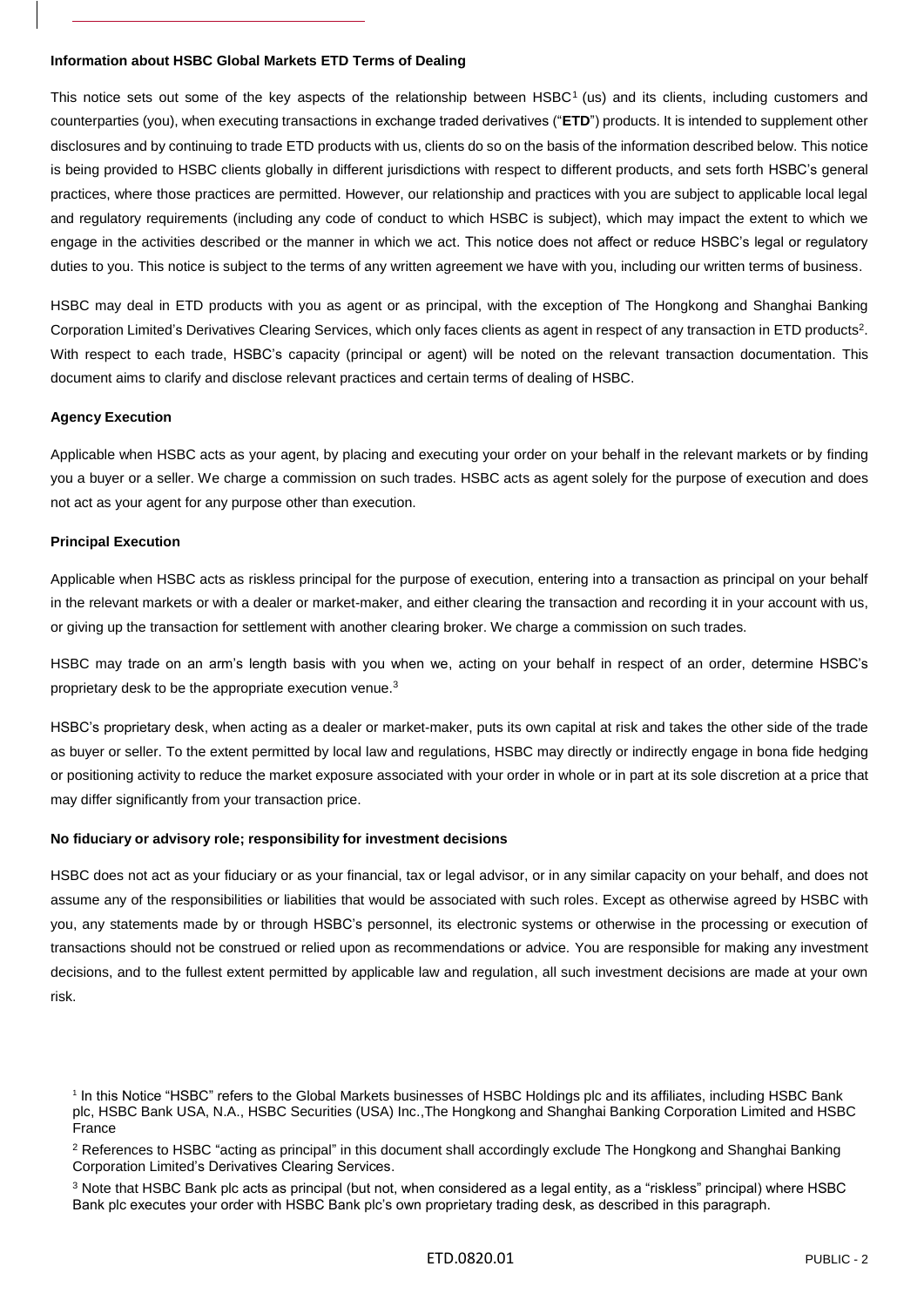#### **Conflicts of interest**

The nature of ETD products and the role of firms such as HSBC in such markets may give rise to conflicts with the interests of other market counterparties, including clients, which cannot be completely eliminated. When conducting its activities, HSBC has policies and procedures designed to manage and mitigate the risk of conflicts of interest and seeks to manage such conflicts of interests to deliver fair treatment to clients and to minimise disruption to market integrity.

Situations of actual or potential conflicts of interest which HSBC may encounter as part of its activities, and which it will seek to manage and mitigate, include those where, in accordance with applicable local law and regulations, HSBC is engaged in transactions with multiple clients and/or market counterparties, each of whose interests may diverge from those of HSBC or of other clients or counterparties, or where HSBC holds or executes proprietary positions or trades in the same (or related) instruments as its clients or acts as a market maker. HSBC may, for example, in each case to the extent permitted by applicable law and regulation:

- Choose at its discretion not to hedge or to hedge fully or partially positions that we execute with you. Any such hedging may take place in the ETD, the relevant underlying equity, or in related instruments at HSBC's sole discretion. We may unwind or adjust any hedge from time to time in our sole discretion. HSBC's market-making activity and any related risk management and hedging activities that take place before, during or after the execution of a client transaction will take into account the size of orders and prevailing market conditions;
- Use information provided to us by you or by other clients to effectuate legitimate market-making and risk-management activities, to facilitate transactions and to source liquidity;
- Choose to pre-hedge client orders that we receive, or expect to receive, with a view to managing risk and facilitating your transaction. Any such pre-hedging may take place in the ETD, the relevant underlying equity, or in related instruments at HSBC's sole discretion. Any pre-hedging transactions may be at different prices from the price at which HSBC transacts with you and may affect the price or liquidity of financial instruments connected to your transaction (and, therefore, the price of your transaction);
- Seek to anticipate near-term client demand, and take positions in connection with its risk management activities. In such cases, HSBC's actions are intended to provide it with sufficient inventory to service its clients;
- Undertake trading activities for other clients or for other purposes (whether in the relevant ETD, an underlying equity or in related instruments) which may, in turn, impact the execution or price of certain of your ETD transactions or the valuations of your positions;
- Execute bona-fide hedging transactions before, during and after the valuation time or window when a price or a level that affects your transaction is fixed or determined. This might impact a reference price or a benchmark fixing, or trigger or prevent the execution of your transactions or adversely affect their prices;
- Generate profits or losses for its own account in connection with its trading activity with you (including, but not limited to, hedging and pre-hedging). In general, HSBC as principal would attempt to execute a client transaction only when it is commercially viable to do so;
- Decline at its discretion to take an order, to execute a transaction or to respond to a pricing request, without any obligation to provide explanations. In the absence of a contractual, legal or regulatory obligation to the contrary, where HSBC receives an order from you or conveys that it is "working" an order for you, HSBC will attempt, but shall not be committed, to execute the trade.
- Receive multiple orders or requests for the same or related ETD products, including in instances where HSBC also has an interest in such products, for example as a result of its market-making activity. In such cases, HSBC acting as principal may seek to satisfy all its clients' requests and interests alongside its own, and accordingly conflicts of interest may arise. Subject to applicable law and regulation and in accordance with internal policies and procedures, HSBC generally retains discretion in managing these conflicts (including with respect to order execution, aggregation, priority and pricing) and may in some

#### ETD.0820.01 PUBLIC - 3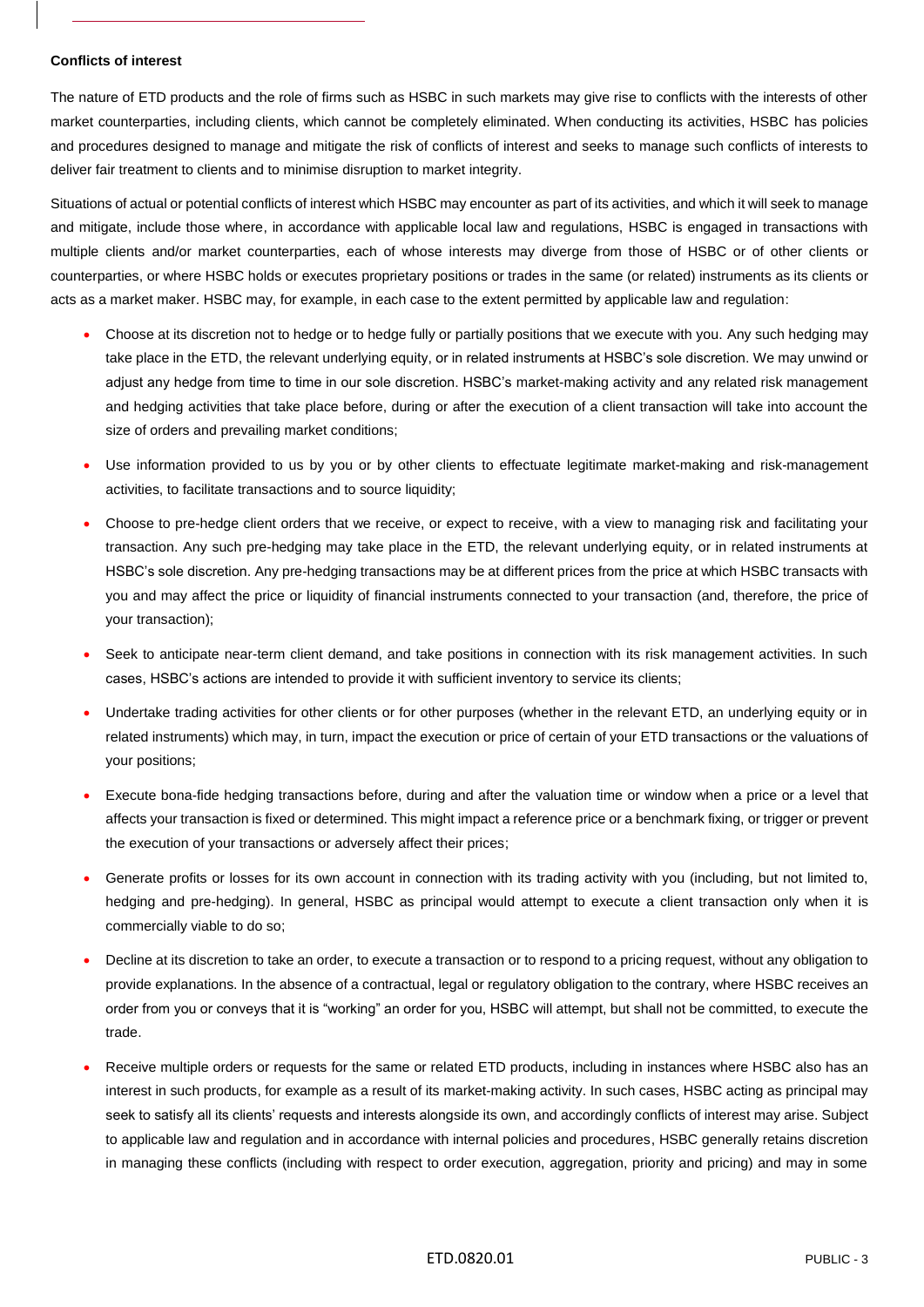instances not satisfy (or not fully satisfy) all client order or requests. HSBC has no obligation to disclose to a counterparty why it was unable to execute a transaction in full or in part;

- Act as the calculation agent, valuation agent, collateral agent or other determining party or participate in clearing house auctions in liquidation scenarios with respect to transactions or terms or reference inputs of transactions that we enter into with you. In such capacity our economic interests may be adverse to yours; and
- Have an ownership or other economic interest in an execution venue or clearing house on which transactions may be executed or cleared. In such cases, we may derive financial or other benefits if trades are executed and/or cleared at such execution venue or clearing house.

#### **Client information**

Protecting client confidential information is amongst HSBC's highest priorities as an institution. HSBC has systems and controls reasonably designed to protect confidential information and ensure it is not used or disclosed improperly. However, it should be understood that HSBC, in its role as an execution broker, dealer or market-maker, may on a limited, need-to-know basis, in accordance with applicable law and regulation and any customer documentation entered into with you:

- Use information provided by clients to inform business decisions such as those related to managing and hedging risks and transactions;
- Use and share information about client activities amongst HSBC's internal sales and trading personnel to inform HSBC's view of the market and any related client-facing business, product or service (including information about block trades in order to facilitate their execution); and / or
- Share information about client activities with regulators and/or other authorities exercising similar oversight over HSBC's activities, and with other persons where required in accordance with any applicable legal or regulatory requirements or the rules of an exchange or clearing house.

#### **Basis for ETD prices and placement of orders**

The price of a transaction references the market price which may be impacted by a broad range of factors, such as prevailing market conditions and the size of the transaction, and are subject to being updated. To the extent permitted by applicable law and regulation, the price given may not include fees and costs which are informed and agreed separately where required.

In accordance with HSBC's internal policies and procedures, HSBC seeks to ensure that all offered prices are fair and reasonable, but as they depend on transaction and market conditions, it may offer different prices to different clients for the same or substantially similar transactions. HSBC's receipt and execution of a client's order might also be adversely affected by latencies or delays for technological, operational or other reasons that may impact the price. In relation to both electronic and voice execution with HSBC, it is the client's obligation to ensure that they are satisfied with the price (indicative or firm) and other terms of any transaction with HSBC prior to the transaction being executed.

Clients can send orders to HSBC using various channels, including voice or electronic means, as may be agreed between HSBC and the relevant client. Subject to any legal or regulatory obligations that may apply, HSBC may respond to any order or request received from you with a price to execute the trade (in full or in part) as principal at a price that could be off market. You may accept or decline such offer but must, independently of HSBC, reach a decision about the price and (save where we are required to consider whether the transaction is suitable for you under applicable law) suitability of the transaction and, if you accept it, should not expect any later adjustment to the price or to the transaction after its execution (regardless of post-trade price movements).

When a client submits a trade order, and in determining whether to accept that order HSBC performs a series of checks, including:

• Validity checks: confirming the details contained within the trade order and availability of credit limits (and any other applicable risk limits) related to the client.